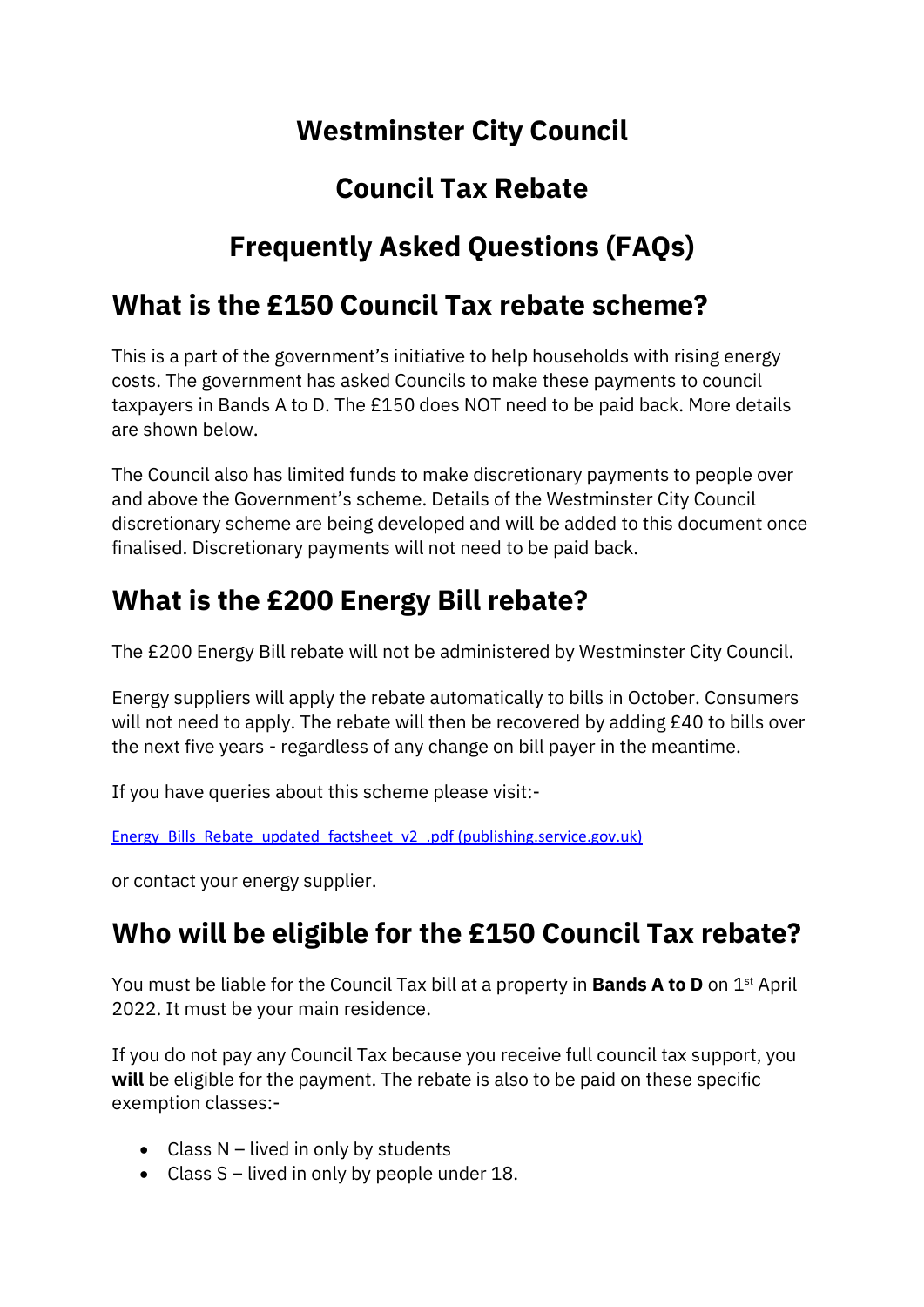- Class U -lived in only by people who are severely mentally impaired
- Class W is an annex lived in by a dependant relative

The government has stated that the rebate is not to be paid :-

- on properties without a permanent resident such as empty properties and second homes,
- where the council taxpayer is a corporate entity,
- on houses of multiple occupation (HMO),
- on most Council Tax exemption cases, with the four exceptions shown above.

# **How do I check my Council Tax band?**

You can find your Council Tax Band by visiting: **[https://www.gov.uk/council-tax](https://www.gov.uk/council-tax-bands)[bands](https://www.gov.uk/council-tax-bands)**

## **How is the money to be paid?**

#### **Direct Debit payers**

Council Taxpayers who paid by Direct Debit in April have been sent the £150 payment automatically. We have written to all those who have been paid in this way.

NB If the Direct Debit payments come from an account which does not match the Council Taxpayer details on our records the payment could not be paid automatically and will be treated as a Non-Direct Debit payer.

### **Non-Direct Debit payers**

The Council is in the process of crediting the council tax accounts of all those eligible for the £150 rebate that could not be paid automatically. We will have written to all of these Council Taxpayers by mid- June.

The letter advises that £150 has been credited to the Council Tax account and Council Taxpayers should reduce their next instalment(s) by £150 so they have the £150 to use for their fuel bills. You can check your council tax account online at

[https://revenuesbenefits.westminster.gov.uk/publicaccesslive/selfservi](https://revenuesbenefits.westminster.gov.uk/publicaccesslive/selfservice/citizenportal/login.htm) [ce/citizenportal/login.htm](https://revenuesbenefits.westminster.gov.uk/publicaccesslive/selfservice/citizenportal/login.htm)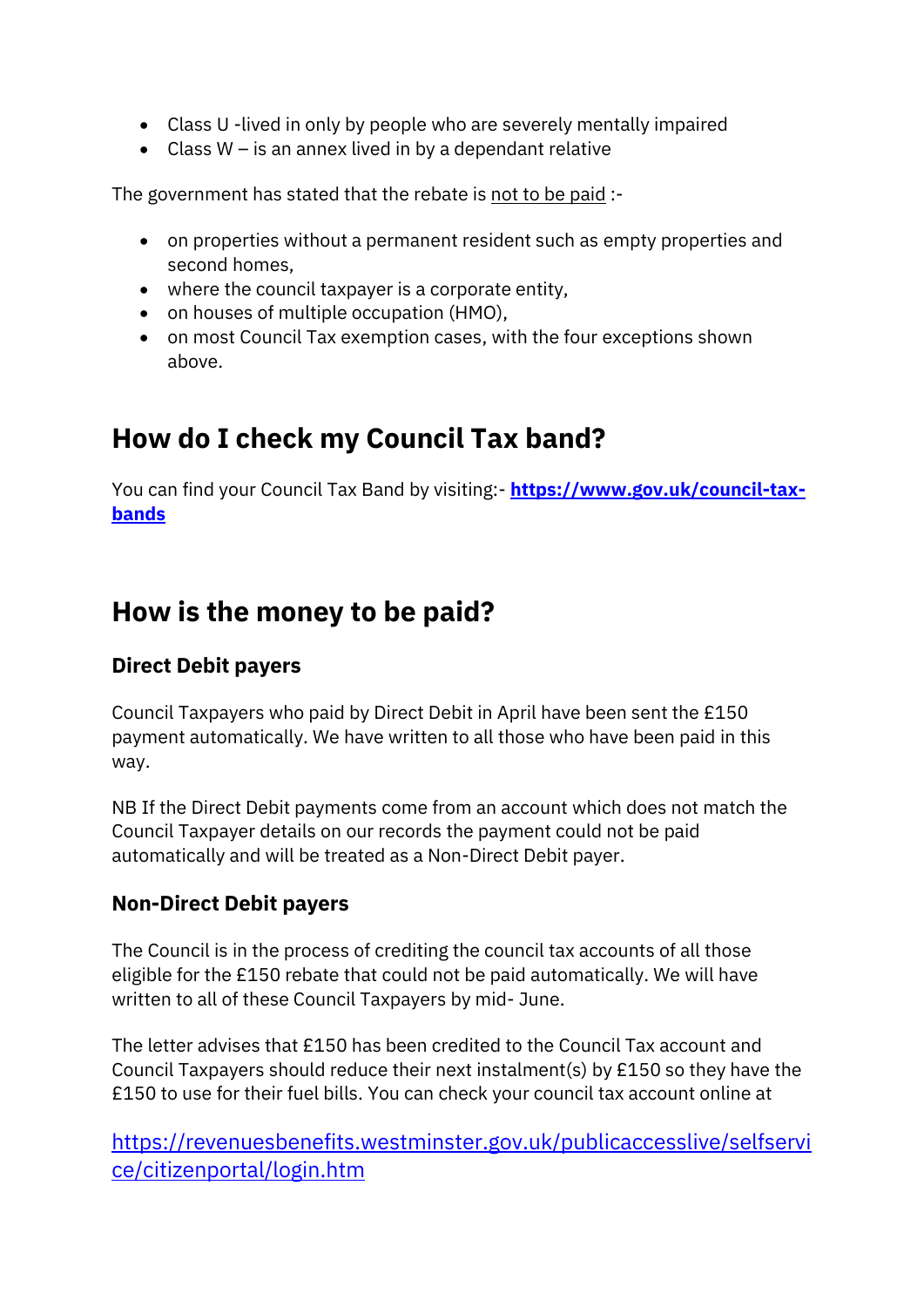For some Council Taxpayers, it is more appropriate for a direct payment of the £150 to be made. e.g. those who have already paid their 2022/23 Council Tax in full. If this applies to you, please ensure that you complete the "Council Tax Rebate – Request for a Direct Payment" form accurately and send it WITH the bank account evidence requested to : [westminster.counciltax1@secure.capita.co.uk](mailto:westminster.counciltax1@secure.capita.co.uk) using "Rebate Direct Payment" and your nine digit Council Tax Account Reference in the subject line of the email. The bank account verification evidence required is ONE of the following:

- A recent bank account statement (redacted statements are acceptable if the name, address, and bank details are shown)
- A copy of a paying in slip
- A copy of a cheque
- A copy of bank card showing bank account details

### **IMPORTANT :-**

- (1) These payments CANNOT be actioned over the telephone
- (2) If you do not provide the bank account verification evidence with your form, your request for a Direct Payment will be rejected

# **WARNING Bogus callers – Fraud Awareness**

Do not provide your bank details to anyone calling you claiming to be from Westminster Council's Council Tax office asking you to give your bank details to them over the phone. **We will not be calling you to ask for these details.** 

# **When is the £150 going to be paid by Westminster City Council?**

The government asked councils to make the one-off payments of £150 to eligible households between April and September. We have now sent payments of £150 to the bank accounts of all eligible Direct Debit payers and we have written out to Council Taxpayers to advise them of the payment being made.

Please note that if the bank details for the Direct Debit did not match sufficiently the liable Council Taxpayer details we were not able to use the automatic payment process.